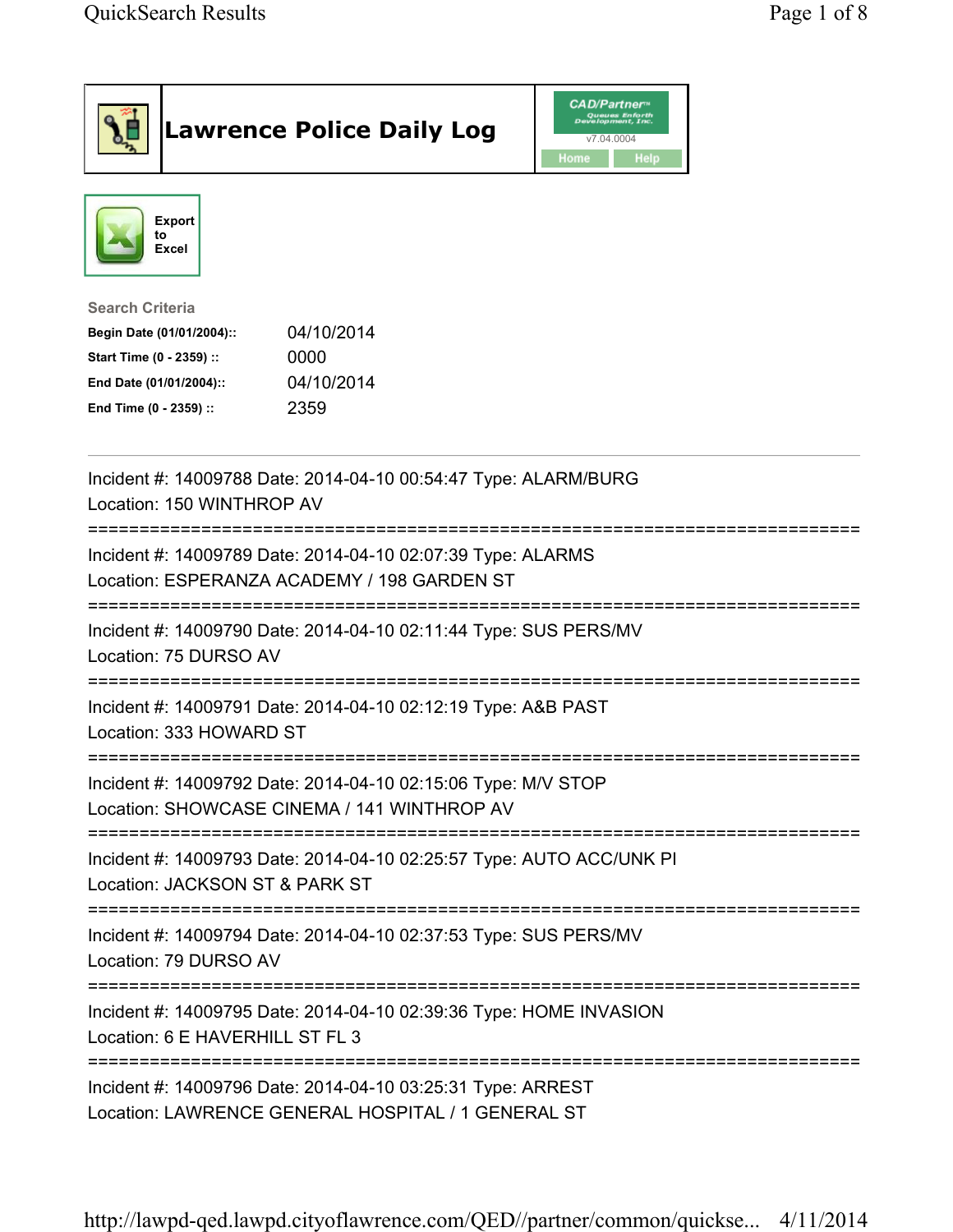| Incident #: 14009797 Date: 2014-04-10 06:11:49 Type: STOL/MV/PAS<br>Location: BAILEY ST & FOSTER ST               |
|-------------------------------------------------------------------------------------------------------------------|
| Incident #: 14009798 Date: 2014-04-10 06:19:45 Type: B&E/MV/PAST<br>Location: 121 PROSPECT ST                     |
| Incident #: 14009799 Date: 2014-04-10 08:03:28 Type: LIC PLATE STO<br>Location: 194 WILLOW ST                     |
| Incident #: 14009800 Date: 2014-04-10 08:06:09 Type: B&E/MV/PAST<br>Location: 35 COMMON ST #410                   |
| Incident #: 14009801 Date: 2014-04-10 08:11:41 Type: MEDIC SUPPORT<br>Location: 133 GARDEN ST #2                  |
| Incident #: 14009802 Date: 2014-04-10 08:17:13 Type: GENERAL SERV<br>Location: DON FLEA MARKET / 85 MANCHESTER ST |
| Incident #: 14009803 Date: 2014-04-10 08:33:43 Type: FIGHT<br>Location: YMCA / 40 LAWRENCE ST                     |
| Incident #: 14009804 Date: 2014-04-10 08:44:11 Type: TOW OF M/V<br>Location: TRESSPASS TOW / 15 CROSBY ST         |
| Incident #: 14009805 Date: 2014-04-10 09:10:55 Type: ALARMS<br>Location: AUTO MUSIC / 654 ESSEX ST #B             |
| Incident #: 14009806 Date: 2014-04-10 09:36:02 Type: SUS PERS/MV<br>Location: 296 BROADWAY                        |
| Incident #: 14009807 Date: 2014-04-10 09:47:02 Type: HIT & RUN M/V<br><b>Location: CHESTNUT ST</b>                |
| Incident #: 14009809 Date: 2014-04-10 10:05:22 Type: ALARM/BURG<br>Location: 121 THORNTON ST                      |
| Incident #: 14009808 Date: 2014-04-10 10:05:26 Type: DRUG VIO<br>Location: 70 N PARISH RD                         |
| Incident #: 14009810 Date: 2014-04-10 10:29:34 Type: RECOV/STOL/MV<br>Lootion: 10 DEDEODD CT                      |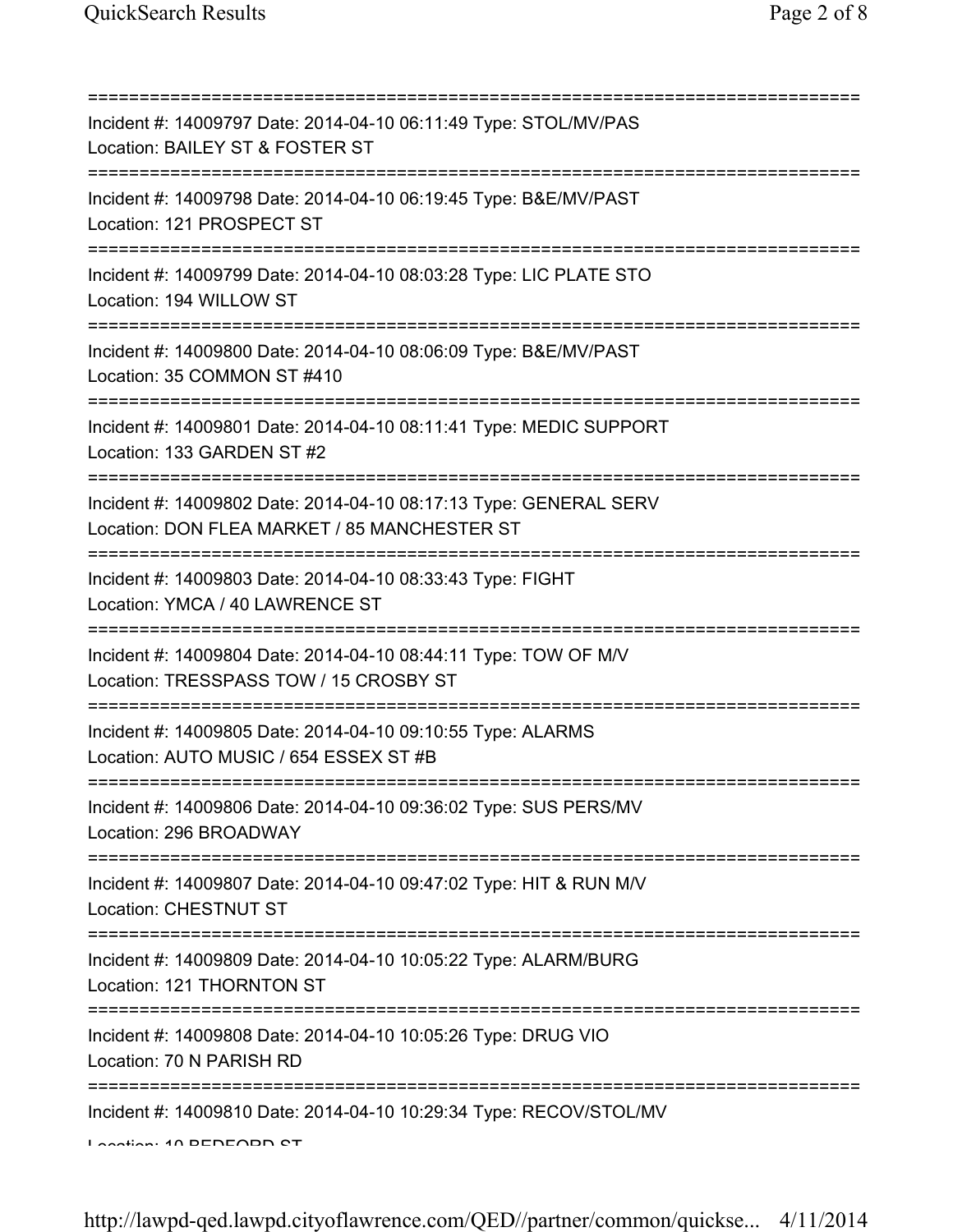| Incident #: 14009812 Date: 2014-04-10 10:37:45 Type: STOL/MV/PAS<br>Location: 16 FALMOUTH ST                                          |
|---------------------------------------------------------------------------------------------------------------------------------------|
| Incident #: 14009811 Date: 2014-04-10 10:38:57 Type: ARREST<br>Location: CLIFTON ST & FARLEY ST                                       |
| Incident #: 14009813 Date: 2014-04-10 10:51:25 Type: TOW OF M/V<br>Location: 274 E HAVERHILL ST<br>================================   |
| Incident #: 14009814 Date: 2014-04-10 10:52:47 Type: B&E/PAST<br>Location: 101 BENNINGTON ST<br>===================================== |
| Incident #: 14009815 Date: 2014-04-10 11:11:44 Type: RECOV/STOL/MV<br>Location: 4 BERESFORD ST<br>======================              |
| Incident #: 14009816 Date: 2014-04-10 11:20:38 Type: RECOV/STOL/MV<br>Location: 5 SHAW ST                                             |
| Incident #: 14009817 Date: 2014-04-10 11:25:25 Type: MEDIC SUPPORT<br>Location: 6 BAILEY ST FL 1ST                                    |
| Incident #: 14009818 Date: 2014-04-10 11:27:45 Type: LARCENY/PAST<br>Location: WALK-IN / 237 JACKSON ST #8<br>==============          |
| Incident #: 14009819 Date: 2014-04-10 11:38:41 Type: WIRE DOWN<br>Location: BLANCHARD ST & SALEM ST                                   |
| Incident #: 14009820 Date: 2014-04-10 11:46:08 Type: PARK & WALK<br>Location: S UNION ST                                              |
| Incident #: 14009821 Date: 2014-04-10 11:48:39 Type: ARREST<br>Location: 138 S UNION ST<br>;===================================       |
| Incident #: 14009822 Date: 2014-04-10 11:56:19 Type: ARREST<br>Location: HAVERHILL ST & IRENE ST                                      |
| Incident #: 14009823 Date: 2014-04-10 12:13:36 Type: MISSING PERS<br>Location: 86 DORCHESTER ST                                       |
| =========<br>Incident #: 14009824 Date: 2014-04-10 12:21:39 Type: VIO CITY ORD                                                        |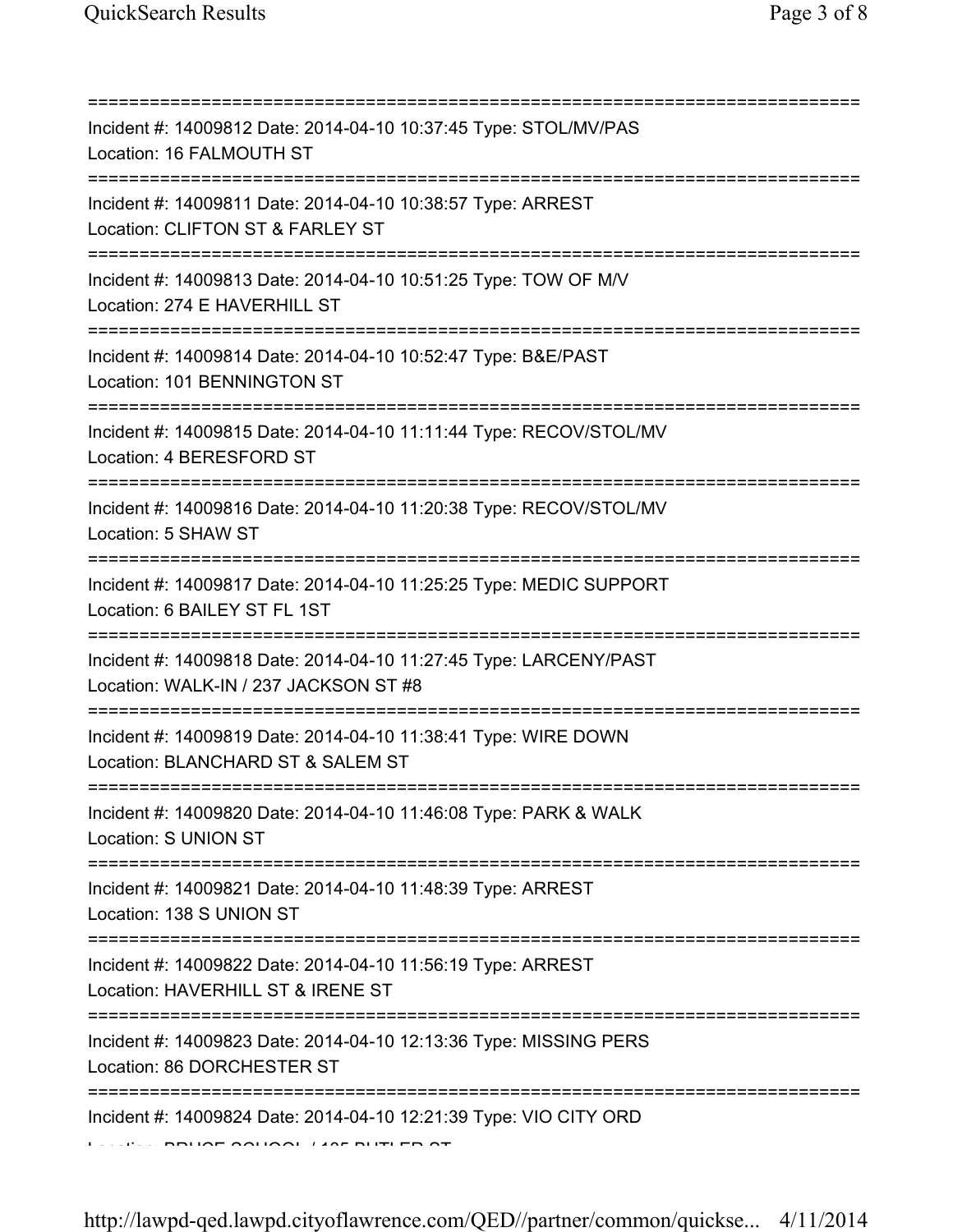=========================================================================== Incident #: 14009825 Date: 2014-04-10 12:22:42 Type: LARCENY/PAST Location: LA MUDANZERA / 598 ESSEX ST =========================================================================== Incident #: 14009826 Date: 2014-04-10 12:35:48 Type: TOW OF M/V Location: 2 INMAN ST =========================================================================== Incident #: 14009827 Date: 2014-04-10 12:51:41 Type: PARK & WALK Location: HALL ST & PARK ST =========================================================================== Incident #: 14009828 Date: 2014-04-10 12:52:06 Type: ARREST Location: AMES ST & ESSEX ST =========================================================================== Incident #: 14009829 Date: 2014-04-10 13:08:40 Type: LARCENY/PROG Location: 49 WILLOW ST =========================================================================== Incident #: 14009830 Date: 2014-04-10 13:22:59 Type: M/V STOP Location: BROADWAY & CROSS ST =========================================================================== Incident #: 14009831 Date: 2014-04-10 13:47:25 Type: MV/BLOCKING Location: 23 PLEASANT ST =========================================================================== Incident #: 14009832 Date: 2014-04-10 13:53:14 Type: INVESTIGATION Location: GUILMETTE SCHOOL / 80 BODWELL ST =========================================================================== Incident #: 14009833 Date: 2014-04-10 14:35:40 Type: MEDIC SUPPORT Location: 10 BEACON ST #1 =========================================================================== Incident #: 14009834 Date: 2014-04-10 14:42:20 Type: PARK & WALK Location: LOWELL ST & MARGIN ST =========================================================================== Incident #: 14009835 Date: 2014-04-10 14:50:49 Type: DOMESTIC/PROG Location: 45 S BOWDOIN ST =========================================================================== Incident #: 14009836 Date: 2014-04-10 14:57:45 Type: AMBULANCE ASSSI Location: 9 HOWE CT FL 2 =========================================================================== Incident #: 14009837 Date: 2014-04-10 15:18:56 Type: ARREST Location: 73 BROOK ST =========================================================================== Incident #: 14009838 Date: 2014-04-10 15:27:20 Type: ALARM/BURG Location: CLADDAGH PUB / 399 CANAL ST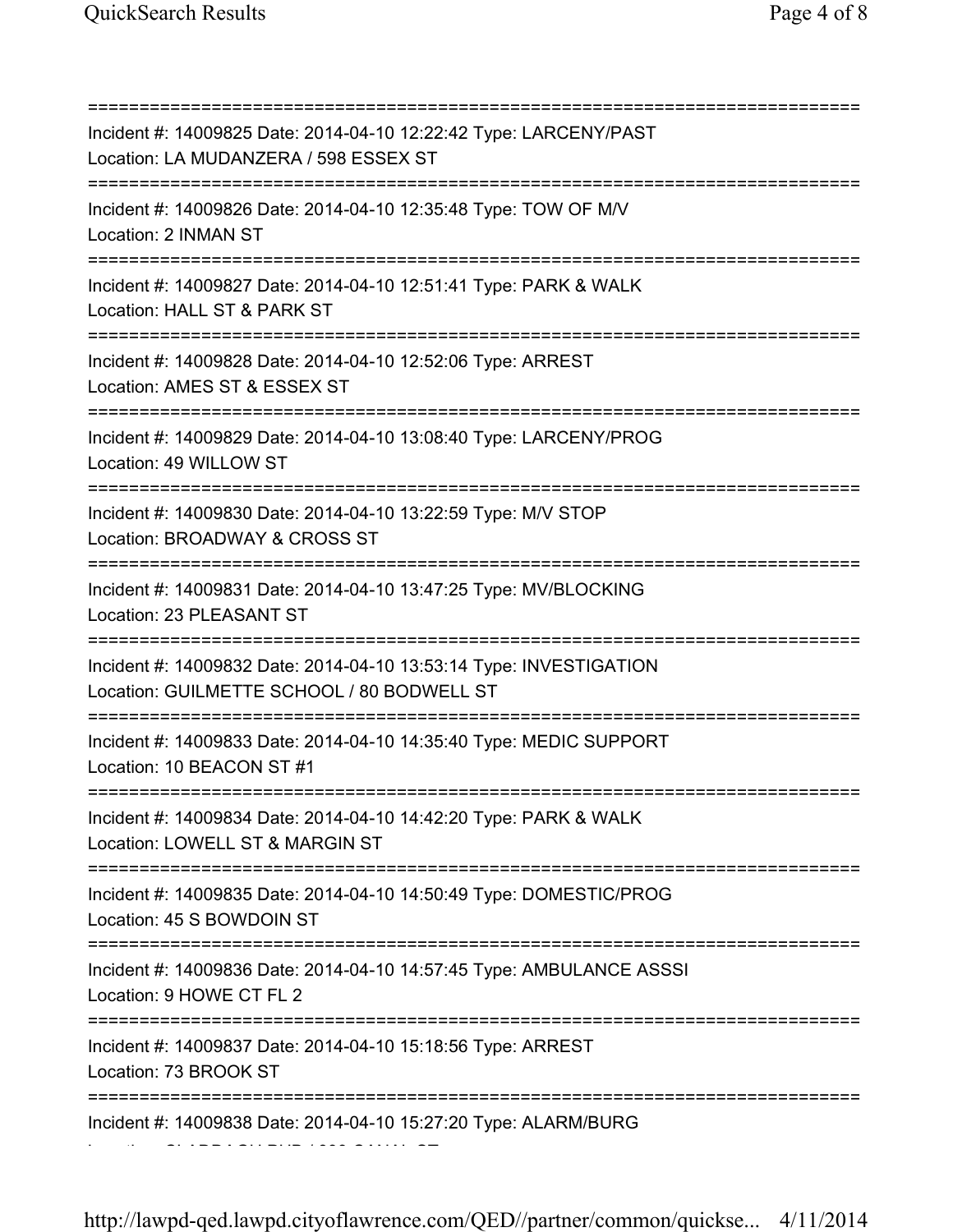=========================================================================== Incident #: 14009839 Date: 2014-04-10 15:39:46 Type: M/V STOP Location: DURHAM ST & S BROADWAY =========================================================================== Incident #: 14009840 Date: 2014-04-10 15:58:28 Type: B&E/PAST Location: 33 SALEM ST FL 1 =========================================================================== Incident #: 14009841 Date: 2014-04-10 16:06:10 Type: DOMESTIC/PROG Location: 233 JACKSON ST #10R =========================================================================== Incident #: 14009842 Date: 2014-04-10 16:07:38 Type: SUS PERS/MV Location: FARNHAM ST & SHAWSHEEN RD =========================================================================== Incident #: 14009844 Date: 2014-04-10 16:22:16 Type: SHOTS FIRED Location: 29 SPRINGFIELD ST FL 1R =========================================================================== Incident #: 14009843 Date: 2014-04-10 16:22:36 Type: SHOTS FIRED Location: 29 SPRINGFIELD ST =========================================================================== Incident #: 14009845 Date: 2014-04-10 16:23:32 Type: ROBBERY ARMED Location: WALK-IN / FRANKLIN ST & LOWELL ST =========================================================================== Incident #: 14009846 Date: 2014-04-10 16:35:59 Type: INVESTIGATION Location: MECHANIC ST & UNION ST =========================================================================== Incident #: 14009847 Date: 2014-04-10 16:42:20 Type: HIT & RUN M/V Location: WALK-IN / ARLINGTON ST & TENNEY ST =========================================================================== Incident #: 14009848 Date: 2014-04-10 16:47:11 Type: LIC PLATE STO Location: ESSEX ST & NEWBURY ST =========================================================================== Incident #: 14009849 Date: 2014-04-10 17:17:08 Type: CONFIS PROP Location: 599 CANAL ST =========================================================================== Incident #: 14009850 Date: 2014-04-10 17:36:49 Type: HIT & RUN M/V Location: DUNKIN DONUTS / 581 ANDOVER ST =========================================================================== Incident #: 14009851 Date: 2014-04-10 18:01:26 Type: MAL DAMAGE Location: 4 DUCKETT AV =========================================================================== Incident #: 14009852 Date: 2014-04-10 18:06:39 Type: RECOV/STOL/MV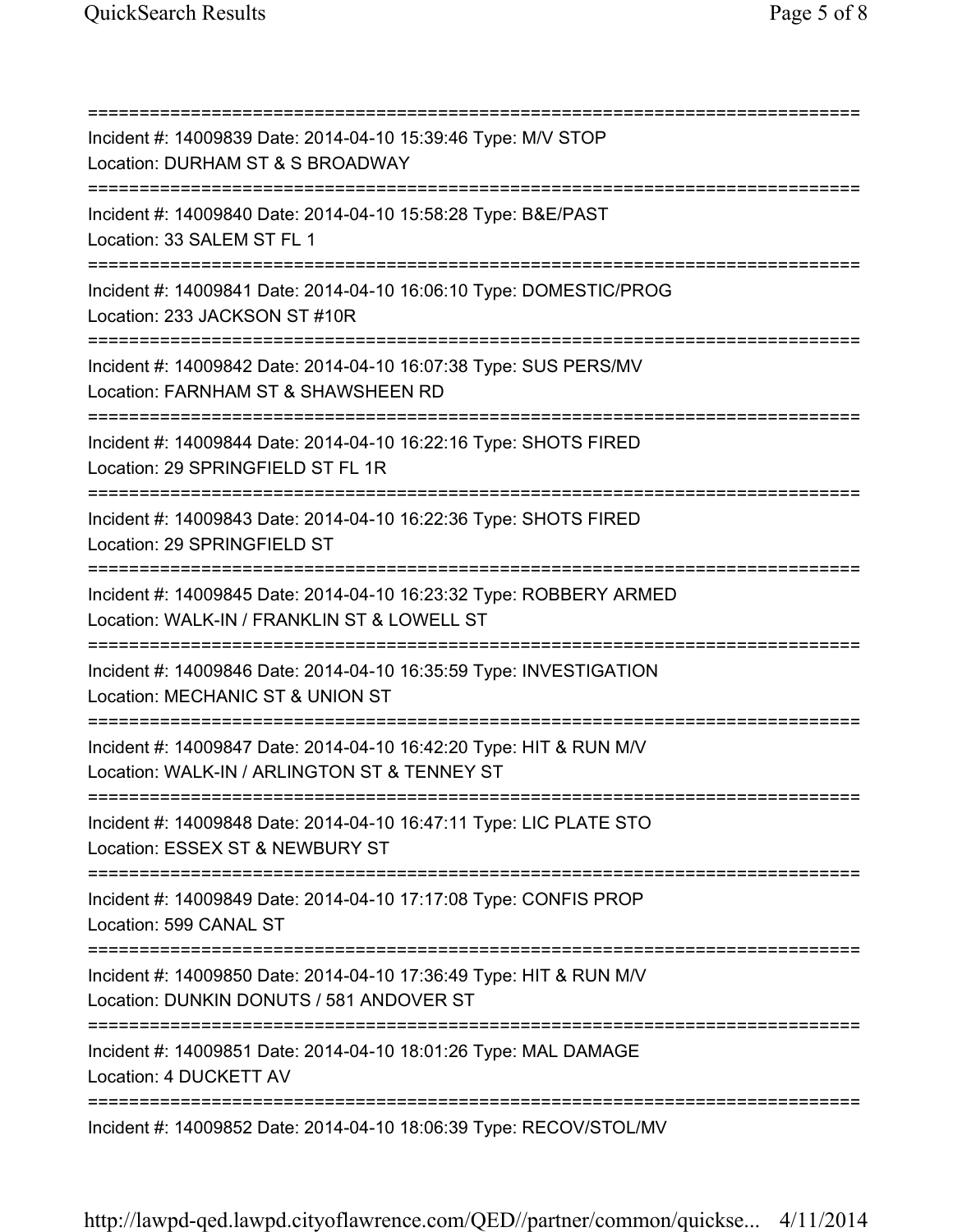=========================================================================== Incident #: 14009853 Date: 2014-04-10 18:35:39 Type: DRUG VIO Location: 461 HAVERHILL ST FL 2 =========================================================================== Incident #: 14009854 Date: 2014-04-10 18:40:19 Type: NOISE ORD Location: 70 BOWDOIN ST =========================================================================== Incident #: 14009856 Date: 2014-04-10 18:49:16 Type: ALARM/BURG Location: 589 HOWARD ST =========================================================================== Incident #: 14009855 Date: 2014-04-10 18:49:26 Type: SPECIAL CHECK Location: MCDONALDS / 50 BROADWAY =========================================================================== Incident #: 14009857 Date: 2014-04-10 19:03:16 Type: TOW OF M/V Location: CVS / 266 BROADWAY =========================================================================== Incident #: 14009858 Date: 2014-04-10 19:04:34 Type: SUS PERS/MV Location: 6 E PLEASANT ST =========================================================================== Incident #: 14009859 Date: 2014-04-10 19:17:52 Type: DISTURBANCE Location: BROTHERS PIZZA / 145 LAWRENCE ST =========================================================================== Incident #: 14009860 Date: 2014-04-10 19:21:17 Type: SHOTS FIRED Location: 296 LAWRENCE ST FL 2 =========================================================================== Incident #: 14009861 Date: 2014-04-10 19:34:15 Type: MV/BLOCKING Location: 7 JACKSON ST =========================================================================== Incident #: 14009862 Date: 2014-04-10 19:47:42 Type: AUTO ACC/UNK PI Location: BERKELEY ST & JACKSON ST =========================================================================== Incident #: 14009864 Date: 2014-04-10 19:48:15 Type: MISSING PERS Location: 86 DORCHESTER ST FL ? =========================================================================== Incident #: 14009863 Date: 2014-04-10 19:49:05 Type: ALARM/BURG Location: 100 AMESBURY ST #204 =========================================================================== Incident #: 14009865 Date: 2014-04-10 20:22:07 Type: B&E/MV/PAST Location: 125 CHESTNUT ST =========================================================================== Incident #: 14009866 Date: 2014-04-10 20:33:03 Type: AMBULANCE ASSSI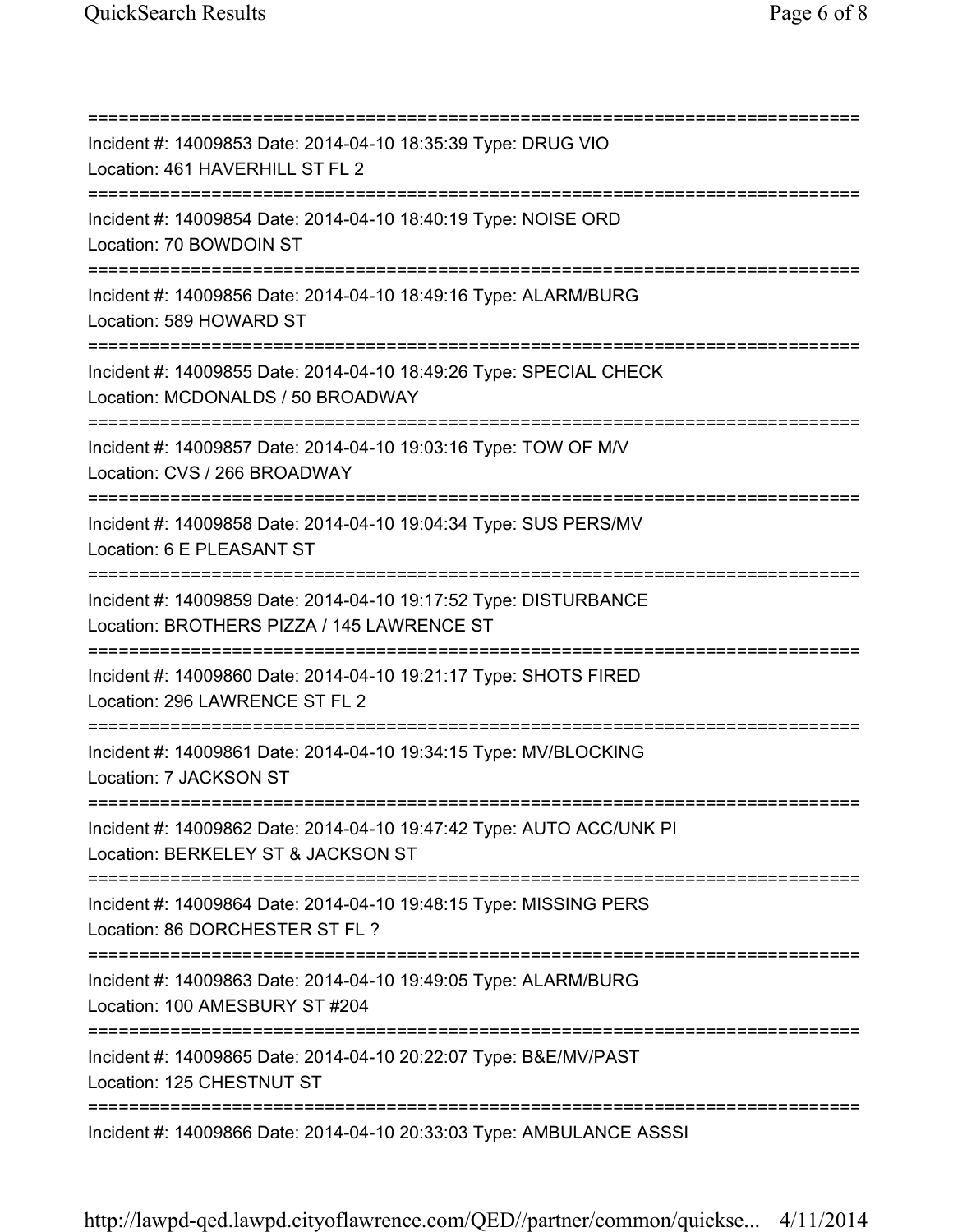Location: 383 HAVERHILL ST =========================================================================== Incident #: 14009867 Date: 2014-04-10 20:54:12 Type: DOMESTIC/PROG Location: COMMONWEALTH MOTORS / 6 COMMONWEALTH DR =========================================================================== Incident #: 14009868 Date: 2014-04-10 21:01:59 Type: DISTURBANCE Location: 20 SAVOIE AV =========================================================================== Incident #: 14009869 Date: 2014-04-10 21:02:16 Type: TOW OF M/V Location: CVS / 266 BROADWAY =========================================================================== Incident #: 14009870 Date: 2014-04-10 21:03:53 Type: ALARM/BURG Location: 290 MERRIMACK ST =========================================================================== Incident #: 14009871 Date: 2014-04-10 21:19:29 Type: ROBBERY ARMED Location: 21 MEDFORD ST =========================================================================== Incident #: 14009872 Date: 2014-04-10 21:48:45 Type: MEDIC SUPPORT Location: LAWRENCE ST & LOWELL ST =========================================================================== Incident #: 14009873 Date: 2014-04-10 21:52:44 Type: M/V STOP Location: MERRIMACK ST & PARKER ST =========================================================================== Incident #: 14009874 Date: 2014-04-10 21:55:08 Type: B&E/MV/PAST Location: HAVERHILL ST & LAWRENCE ST =========================================================================== Incident #: 14009875 Date: 2014-04-10 22:20:45 Type: ALARM/BURG Location: 414 COMMON ST =========================================================================== Incident #: 14009876 Date: 2014-04-10 22:34:03 Type: M/V STOP Location: PARK ST & SPRUCE ST =========================================================================== Incident #: 14009877 Date: 2014-04-10 22:37:58 Type: GENERAL SERV Location: BROADWAY & COMMON ST =========================================================================== Incident #: 14009878 Date: 2014-04-10 22:50:30 Type: ABAND MV Location: 139 WEST ST =========================================================================== Incident #: 14009879 Date: 2014-04-10 23:10:24 Type: HIT & RUN M/V Location: ANDOVER ST & S UNION ST =========================================================================== Incident #: 14009880 Date: 2014 04 10 23:26:17 Type: SUS PERS/MV